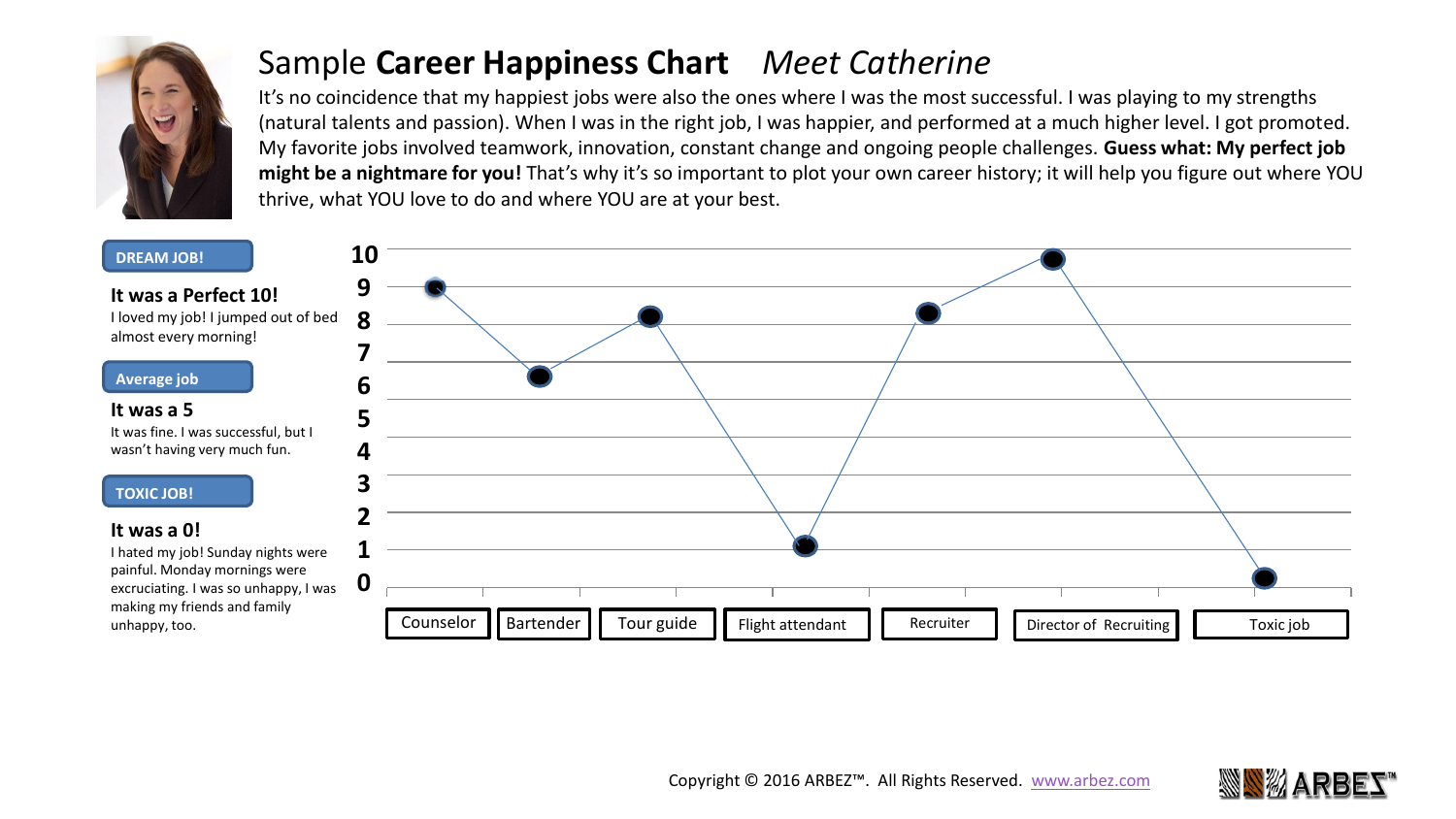

## **Your Career Happiness Chart**

**Plot** *your* **work history.** Plot your jobs from left to right, from your first job to your current (or last) job. Rank each job on a scale of 1 to 10. When you're done, look at what you see. What kind of jobs, bosses and environm

| <b>DREAM JOB!</b>                                                                                       |        |
|---------------------------------------------------------------------------------------------------------|--------|
| It was a<br>Perfect 10!<br>I loved my job! I<br>jumped out of bed<br>in the morning! I<br>was THRIVING! | 10     |
|                                                                                                         |        |
| Average job                                                                                             |        |
| It was a 5 it<br>was fine. I was<br>good at it. but I was<br>STAGNANT,<br>STRUGGLING or<br>bored.       | Г<br>J |
|                                                                                                         |        |
| <b>TOXIC JOB!</b>                                                                                       |        |
| It was a 0!<br>I hated my job!<br>I was really<br>SUFFERING                                             | 0      |

Copyright © 2016 ARBEZ™. All Rights Reserved. [www.arbez.com](http://www.arbez.com/)